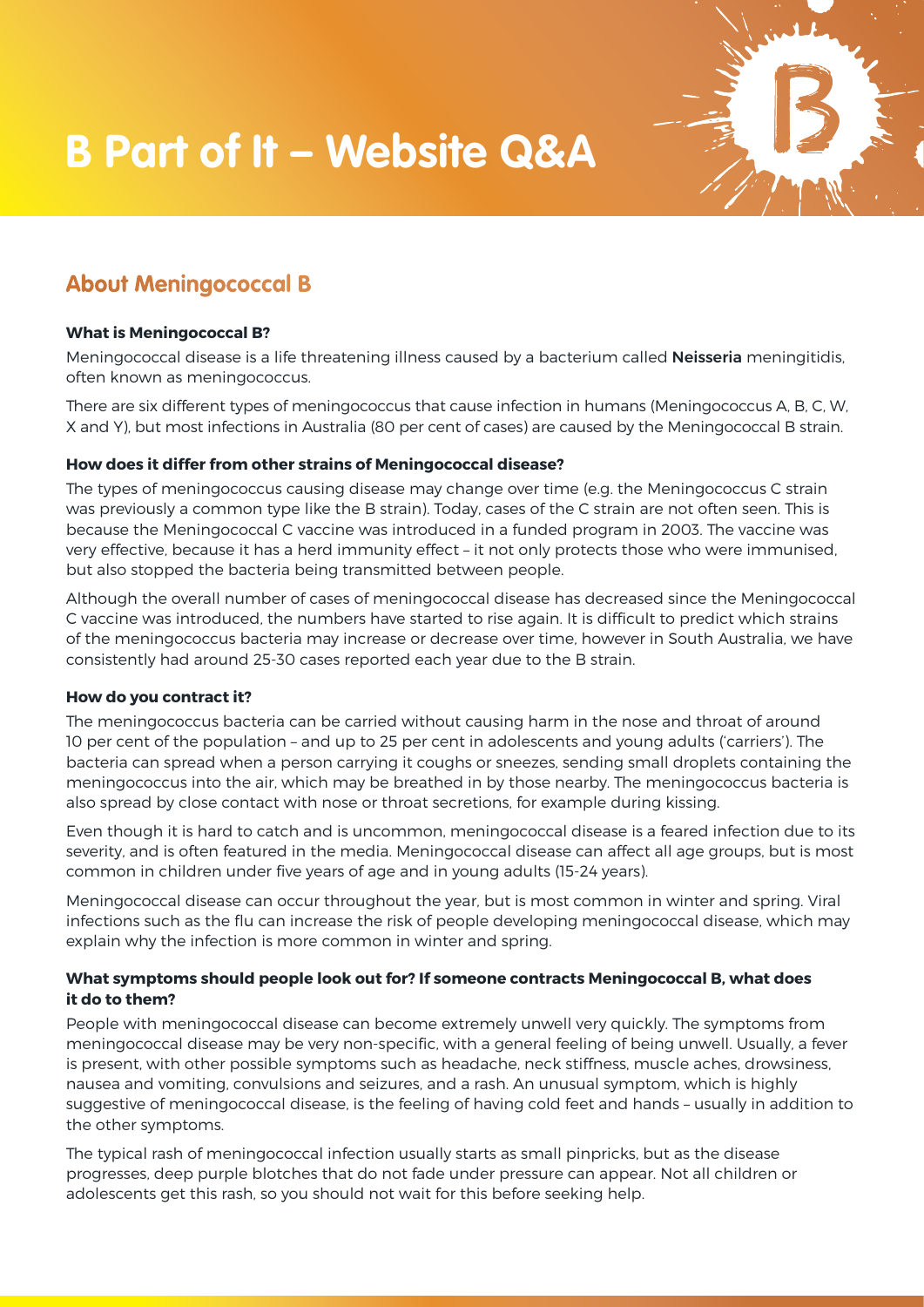Anyone concerned that they or their child has symptoms suggestive of meningococcal disease should seek urgent medical attention.

Meningococcal septicaemia (infection of the blood) and meningitis (infection around the surface of the brain) can cause shock and death within hours of the onset of symptoms, or permanent disabilities such as brain injury and amputation of fingers, toes, arms or legs due to the lack of blood circulation to the limbs.

In Australia, 5-10 per cent of people with meningococcal disease die, despite rapid treatment.

#### **How can you prevent yourself or others from contracting it?**

A Meningococcal B vaccine (Bexsero®) is available and recommended in Australia for infants and adolescents/young adults, or for anybody wanting to be immunised against the disease. The vaccine is safe and licensed and is already used in Europe, the United States and Australia. More than 10 million doses of the vaccine will have been administered worldwide by 2017.

In Australia, at this point in time, the vaccine can only be purchased through the private market, costing approximately \$300 per adolescent/adult (two doses) and up to \$500 for infants. It is not available on the free National Immunisation Program.

Some behaviours, such as smoking, intimate kissing with multiple partners, and recent or current respiratory infection may increase an individual's risk of meningococcal infection.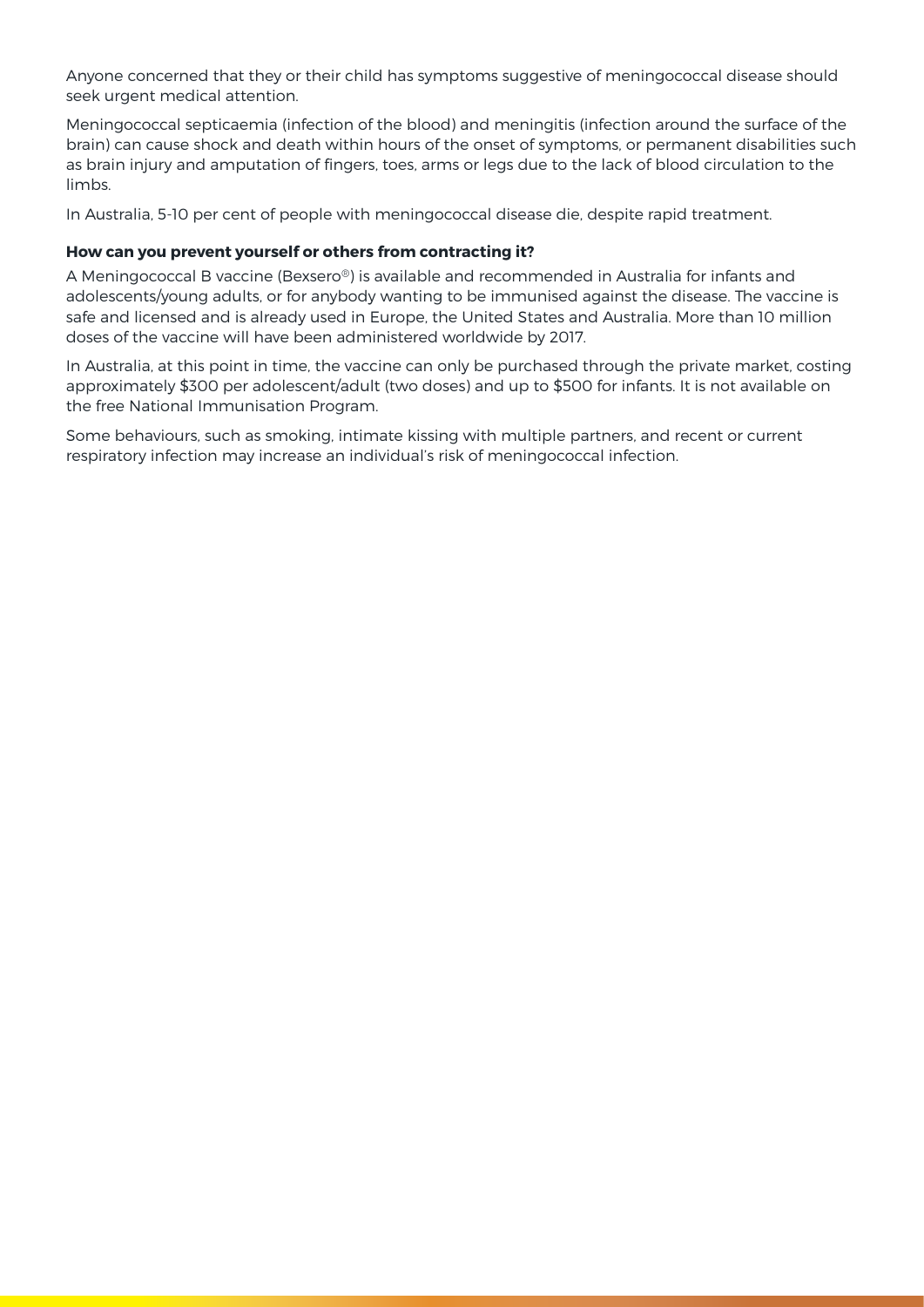# **About the Meningococcal B vaccination**

## **At what age can people be vaccinated against Meningococcal B?**

A Meningococcal B vaccine (Bexsero®) is available and recommended in Australia for infants and adolescents/young adults. This vaccine can be given to children as young as six weeks of age, and can be provided to children and adults.

The Meningococcal B vaccine is recommended for babies and young children, particularly those aged under two years and adolescents aged 15-19 years of age. It is particularly recommended for adolescents and young adults living in close quarters, such as students living in residential accommodation.

Some medical conditions, such as immune defects or deficiency, place individuals at higher risk of meningococcal disease.

Vaccines are also available at a cost to protect against serogroups A, C, W and Y, as serogroup W occurs more frequently in other states of Australia.

#### **Aren't people already immunised? I thought the vaccines given to babies/infants were to protect them against Meningococcal B.**

Currently, the meningococcal vaccine available for free for babies/infants as part of the National Immunisation Program provides protection only against the C strain.

You can be immunised by your GP against Meningococcal B with the vaccine Bexsero®. Infants from six weeks to five months of age require three doses given eight weeks apart and a booster vaccination at 12 months (four doses in total). Infants aged between six and 11 months of age require two doses given eight weeks apart and a booster at 12 months (three doses), and in infants and children one year of age and older, two doses are given approximately eight weeks apart. Adolescents and adults require two doses given approximately eight weeks apart.

#### **Is the vaccine safe?**

Yes. All vaccines used in Australia are extensively tested for safety. Before a vaccine or any medication can be used in this country it must be licensed by the Therapeutic Goods Administration (TGA), which extensively assesses each vaccine for safety and effectiveness. This assessment is based on scientific evidence from clinical trials in adults, adolescents, children and infants.

Information about immunisation and reactions can be confusing. If you would like further information, go to 'Immunisation Myths and Realities' at www.immunise.health.gov.au or visit the website for the National Centre for Immunisation Research and Surveillance (NCIRS) at www.ncirs.edu.au

#### **What are the risks and/or side effects of the vaccine?**

The Bexsero® vaccine is well tolerated, with more than six million doses already distributed worldwide. Like all vaccines, there is the possibility of common side effects (similar to some other vaccines), which are mild and may include a mild fever, soreness at the injection site, headache and generally feeling unwell for one to two days.

Like all vaccines, there is the possibility of rare, more serious reactions, such as an allergic/anaphylactic reaction to the vaccine.

# **Does the vaccine immunise you for life?**

The evidence of long term protection against Meningococcal B disease is not yet available

#### **Why isn't the vaccine free of charge or available at a reduced price through the Pharmaceutical Benefits Scheme (PBS)?**

The vaccine has not been assessed as cost effective, and therefore has not been included in the funded National Immunisation Program. The Pharmaceutical Benefits Advisory Committee (PBAC) which assesses the cost effectiveness of vaccine programs has requested further information on effectiveness of a Meningococcal B vaccine program and information on any herd immunity effects of the vaccine to assist in further cost effective analyses.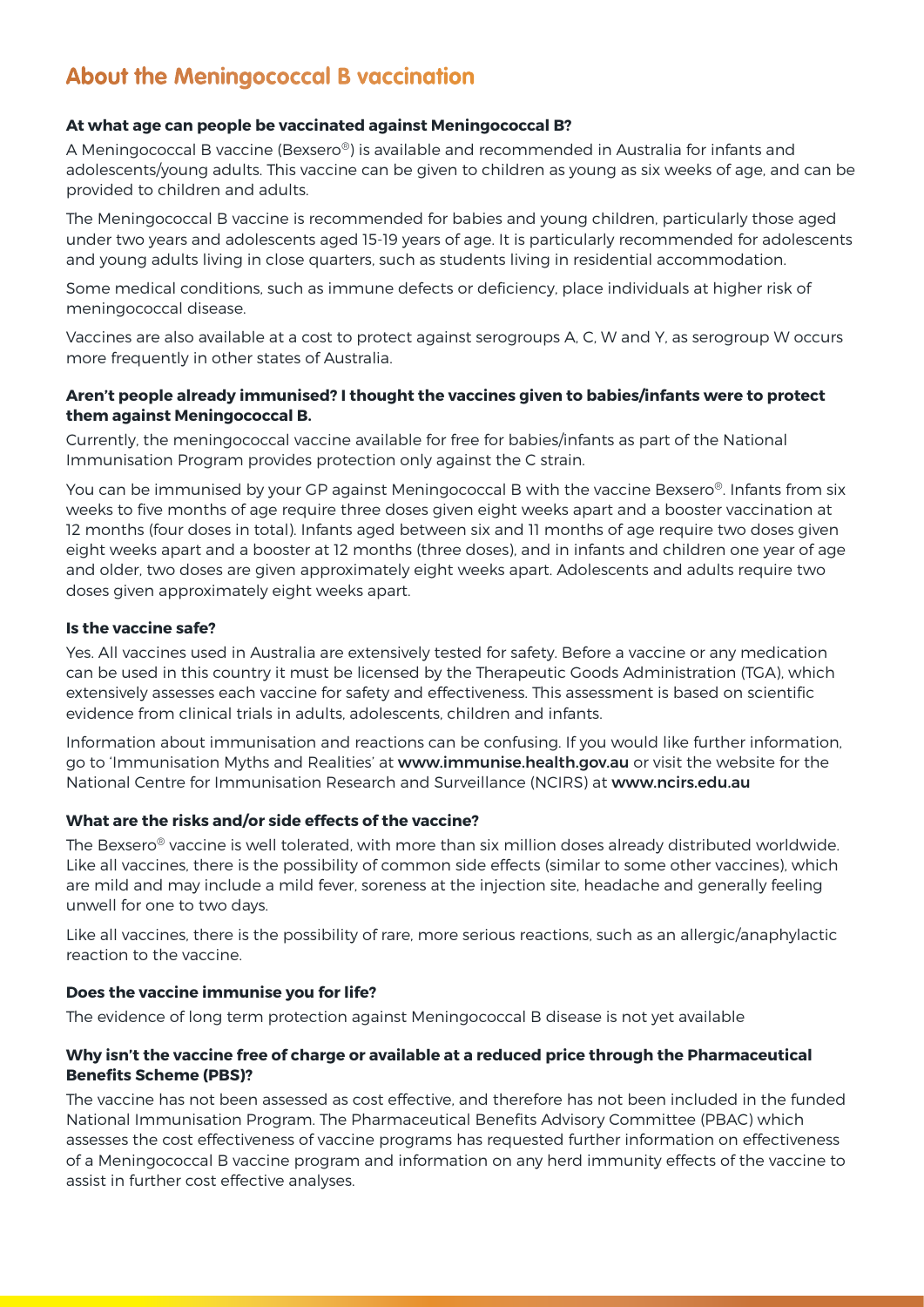The vaccine has been shown to be 83 per cent effective following introduction of the funded infant immunisation program in the United Kingdom and up to 94 per cent effective against strains causing disease that are closely related to the vaccine.

#### **Is the vaccine free of charge or available at a reduced price through the Pharmaceutical Benefits Scheme (PBS) in other parts of Australia?**

No the vaccine is only available for purchase in each state and territory in Australia.

#### **If I/my child are/is given this vaccine, what do we need to do to protect ourselves against all the other strains of meningococcal disease?**

Vaccines are also available at a cost to protect against serogroups A, C, W and Y, as serogroup W occurs more frequently in other states of Australia

All children are offered Meningococcal C vaccine at 12 months of age through the funded National Immunisation Program.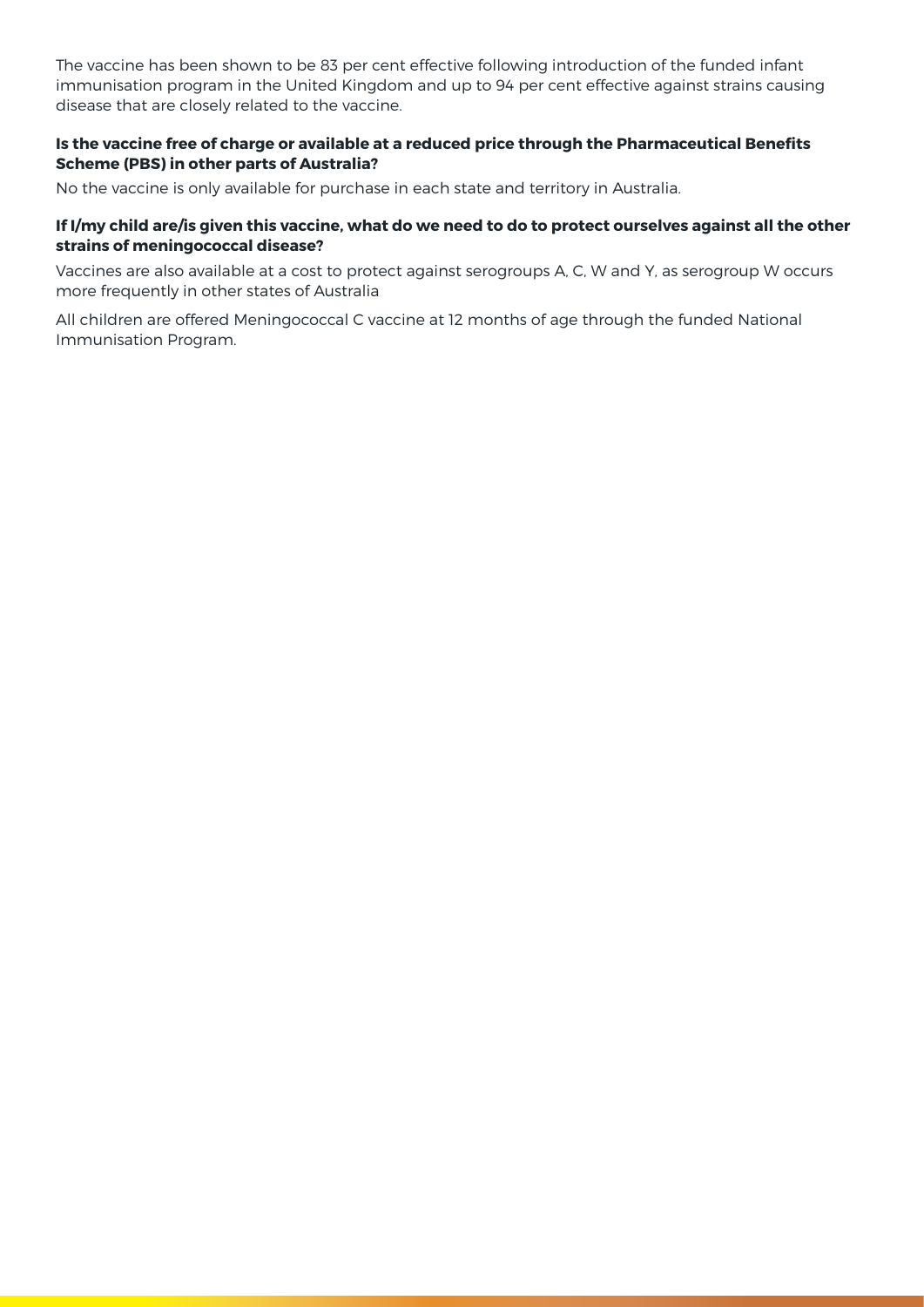# **About the program**

# **Why is this program being launched in South Australia? What does it involve?**

South Australia has had the highest rate of meningococcal disease in Australia since 2012, with more cases in adolescents than infants. It is vital we learn more about the disease and the benefits of vaccinating against Meningococcal B.

At this point in time, a vaccine to immunise against Meningococcal B is not available for free through the National Immunisation Program, as more information is required to demonstrate it whether has a herd immunity effect (that immunisation prevents transmission to others) in addition to the individual protection it offers.

This study will examine if the Meningococcal B vaccine reduces the spread of meningococcal bacteria in teenagers through a herd immunity study. Only students enrolled in Years 10, 11 and 12 in 2017 and 2018 will be able to participate in the study.

The study will be rolled out across South Australia through a staged program running throughout 2017 and 2018. Participants will be involved in the study for 12 months. During that time, all participants will be vaccinated with Bexsero® (two doses given approximately eight weeks apart – and at least one month to less than three months) free of charge. In addition, two throat swabs will be collected from each participant across the 12 months of the study (2017-2018).

To receive the vaccines, participants must be at school on vaccination day. If they are not present, they may not be able to receive the vaccine.

#### **How is the throat swab taken?**

A swab is rubbed gently on the back of the throat for a few seconds. This may cause minor discomfort and, in some individuals, a gagging sensation may occur.

Participants will be provided with a \$20 iTunes voucher each time a throat swab is taken (they will receive two \$20 iTunes vouchers) to compensate them for the time taken to be involved in the study and to have the swabs taken.

#### **What will happen to the throat swabs?**

The throat swabs will be tested by SA Pathology and stored for future testing related to meningococcal bacteria and infection.

The samples may be sent to other laboratories nationally and internationally for further tests on the bacteria.

No human genetic testing will be done on swab samples. No individual results will be provided to participants or their families.

# **What is herd immunity?**

Herd immunity is when a significant portion of a population is immunised against a disease, preventing the transmission of that disease from one person to another and protecting those who are not immune.

Herd immunity protects people who cannot be administered vaccinations because they are too young or have a medical condition that prevents it.

If enough people in the community are immunised and protected from a disease, it can no longer spread.

The more people immunised, the more that will be protected.

#### **I've heard that this is a study. What does that mean? Is this vaccination new or experimental?**

South Australia has had the highest rate of meningococcal disease in Australia since 2012, with more cases in adolescents than infants. It is vital we learn more about the disease and the benefits of vaccinating against Meningococcal B.

At this point in time, the licensed and recommended vaccine to immunise against Meningococcal B is not available for free through the National Immunisation Program, as more information is required to demonstrate it has a herd immunity effect (that immunisation prevents transmission to others) in addition to the individual protection it offers.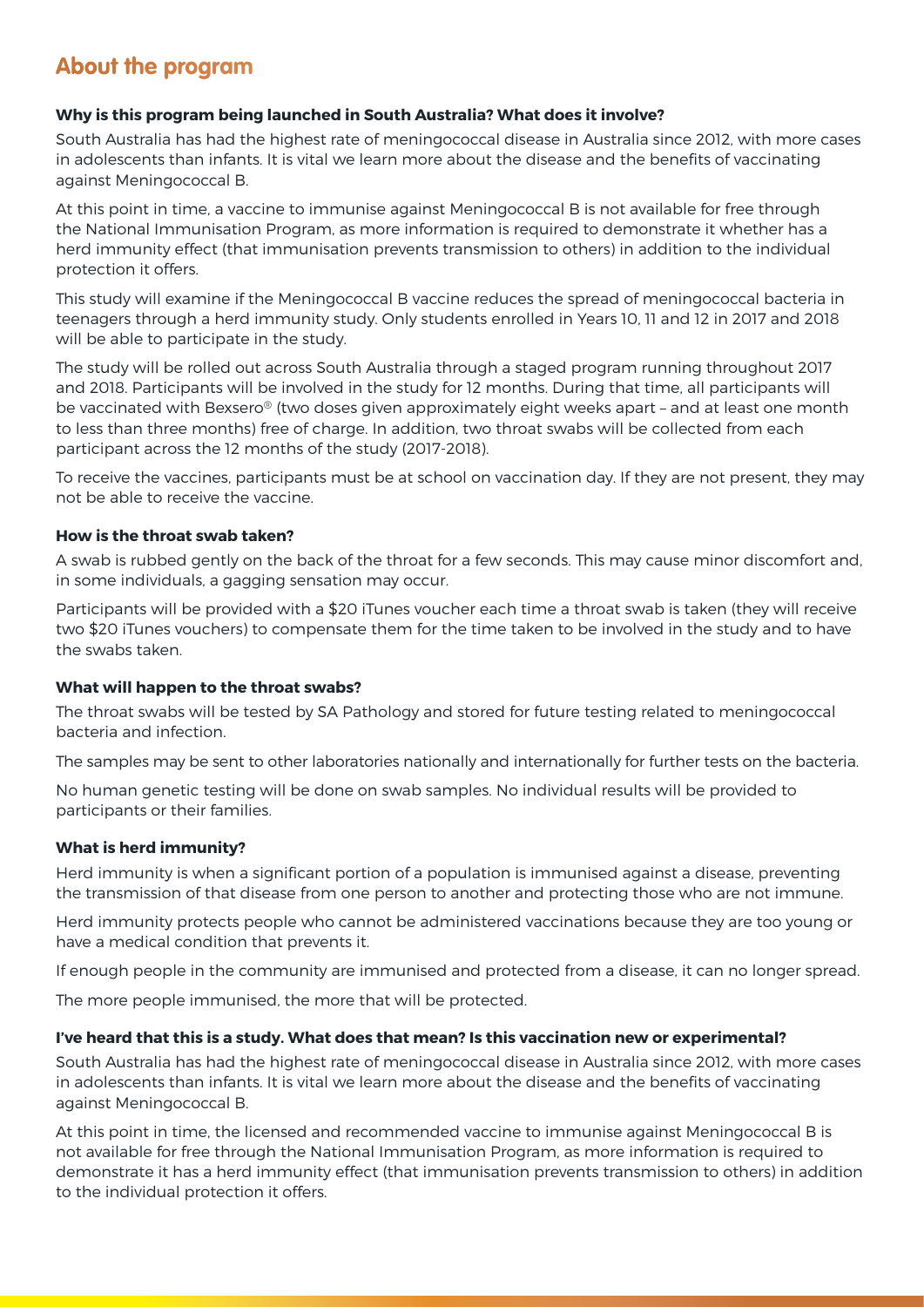This study will examine if the licensed and recommended Meningococcal B vaccine reduces the spread of meningococcal bacteria in teenagers. Only students enrolled in Years 10, 11 and 12 in 2017 will be able to participate in the study.

All vaccines used in Australia are extensively tested for safety. Before a vaccine or any medication can be used in this country it must be licensed by the Therapeutic Goods Administration (TGA), which extensively assesses each vaccine for safety and effectiveness. This assessment is based on scientific evidence (clinical trials).

The Bexsero® vaccine is well tolerated, with more than10 million doses administered by 2017.

## **Who has approved the research study?**

This study has been approved by the Women's and Children's Health Network Human Research Ethics Committee.

# **When is the program taking place?**

All South Australian school students enrolled in Years 10, 11 and 12 in 2017 will be eligible to participate in the study if their school signs up and their parents provide consent.

#### **Who is funding this program?**

This study is sponsored by the University of Adelaide. The vaccines and funding to conduct the study have been provided by GlaxoSmithKline (GSK), the company that manufactures the Meningococcal B vaccine. GSK has no other involvement in the study.

#### **Which pharmaceutical company is involved?**

The vaccines and funding to conduct the study have been provided by GlaxoSmithKline (GSK), the company that manufactures the vaccine. GSK has no other involvement in the study.

#### **Who administers the vaccinations through this program?**

Nurses employed through local health authorities and councils who conduct the Year 8 school immunisation program will work with schools that sign up to participate in the study to provide immunisations to eligible students.

#### **Who is eligible to participate?**

All South Australian school students enrolled in Years 10, 11 and 12 in 2017 will be eligible to participate in the study if their school signs up and their parents provide consent.

# **What do I have to do to make sure I/my child can participate?**

All South Australian school students enrolled in Years 10, 11 and 12 in 2017 will be eligible to participate in the study if their school agrees for their local council immunisation provider to provide the Meningococcal B vaccines to students and collect the throat swabs and if their parents provide consent.

# **If I/my child is in Year 12 in 2017, what will be required of me/them when I/they have left school?**

We will ensure that all Year 12 students enrolled in the study have the opportunity to be vaccinated in 2017 or 2018. Those receiving the Meningococcal B vaccine in 2018 after they have left school will receive information about where they can receive the free Meningococcal B vaccine.

# **How do I find out if my/my child's school has signed up?**

All South Australian school students enrolled in Years 10, 11 and 12 in 2017 will be eligible to participate in the study if their school signs up and their parents provide consent.

To ensure you/your child are/is able to take part in the program, speak with your school to confirm it has agreed to participate.

#### **What happens if my school/my child's school does not agree to participate in the program?**

Unfortunately, only students from schools that agree to participate can receive the free immunisation and take part in the study.

The University of Adelaide is working closely with the Department of Education and Child Development, Catholic Education South Australia and the Association of Independent Schools of South Australia to support all schools in South Australia being involved.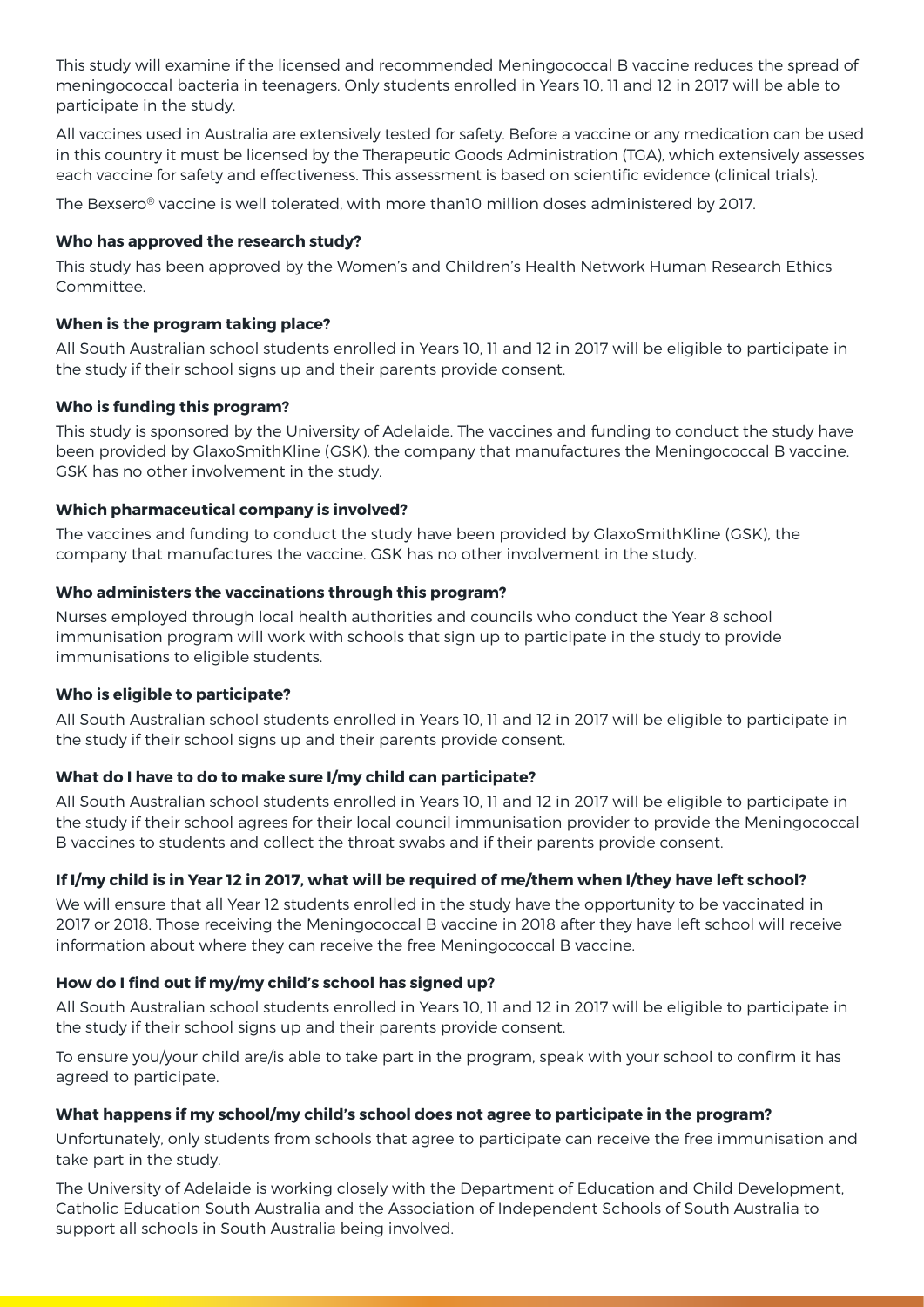If the school you/your child attends decides not to participate in the study, the Bexsero<sup>®</sup> vaccine can be purchased privately through your GP (the cost is approximately \$300 per adolescent/adult). See your GP for further information and medical advice.

## **What are my options in that case?**

If you/your child is unable to access the Bexsero® vaccine through the study, it can be purchased privately through your doctor (the cost is approximately \$300 per adolescent/adult). See your GP for further information and medical advice.

## **What consents do you require from parents?**

All schools that agree to participate in the study will require written parental consent for each student involved and assent or agreement from the adolescent to be involved. Both the parent and adolescent will need to sign the consent form to be eligible to participate in the study. All necessary forms will be provided to the school and they will provide those to parents.

Please make sure all relevant consent forms are signed and returned promptly.

#### **What if consent has been given but the student is unwell or not at school on vaccination day?**

If a participant in the study is unwell or not at school on swab/vaccination day, they may not be able to receive the free Meningococcal B vaccine. They must be present at school on the day to participate.

#### **Why is this program only available to South Australian students enrolled in Years 10, 11 or 12 in 2017 and 2018?**

South Australia has had the highest rate of meningococcal disease in Australia since 2012, with more cases in adolescents than infants. It is vital we learn more about the disease and the benefits of vaccinating against Meningococcal B.

At this point in time, a vaccine to immunise against Meningococcal B is not available for free through the National Immunisation Program, as more information is required to demonstrate it has a herd immunity effect (that immunisation prevents transmission to others) in addition to the individual protection it offers.

This study will examine if the Meningococcal B vaccine reduces the spread of meningococcal bacteria in teenagers. For this reason, only students enrolled in Years 10, 11 and 12 in 2017 will be able to participate in the study.

# **If I/my child am/is not in the catchment group for the program (all South Australian students enrolled in Years 10, 11 or 12 in 2017), what should we do to protect ourselves from contracting Meningococcal B?**

The Bexsero<sup>®</sup> vaccine can be purchased privately through your doctor (the cost is approximately \$300 per adolescent/adult). See your GP for further information and medical advice.

# **What are the alternatives to participation in the study?**

Participation in the study is not compulsory. Whichever decision individuals and families make will not affect any of the Centrelink family benefits paid to them.

The Bexsero® vaccine can be purchased privately through your doctor (the cost is approximately \$300 per adolescent/adult). See your GP for further information and medical advice.

# **What happens to personal information?**

Personal information will be collected to verify and update each participant's vaccination records. In addition, telephone contact details will be collected for emergency and/or text message reminders of school visits.

Overall results of the study will be presented nationally and internationally to regulatory authorities (such as the Australian Government). All information will be de-identified to ensure participant privacy.

#### **What is the cost of participating in the program?**

There is no cost. Participants in the study will be administered two doses of the Bexsero® vaccine free of charge.